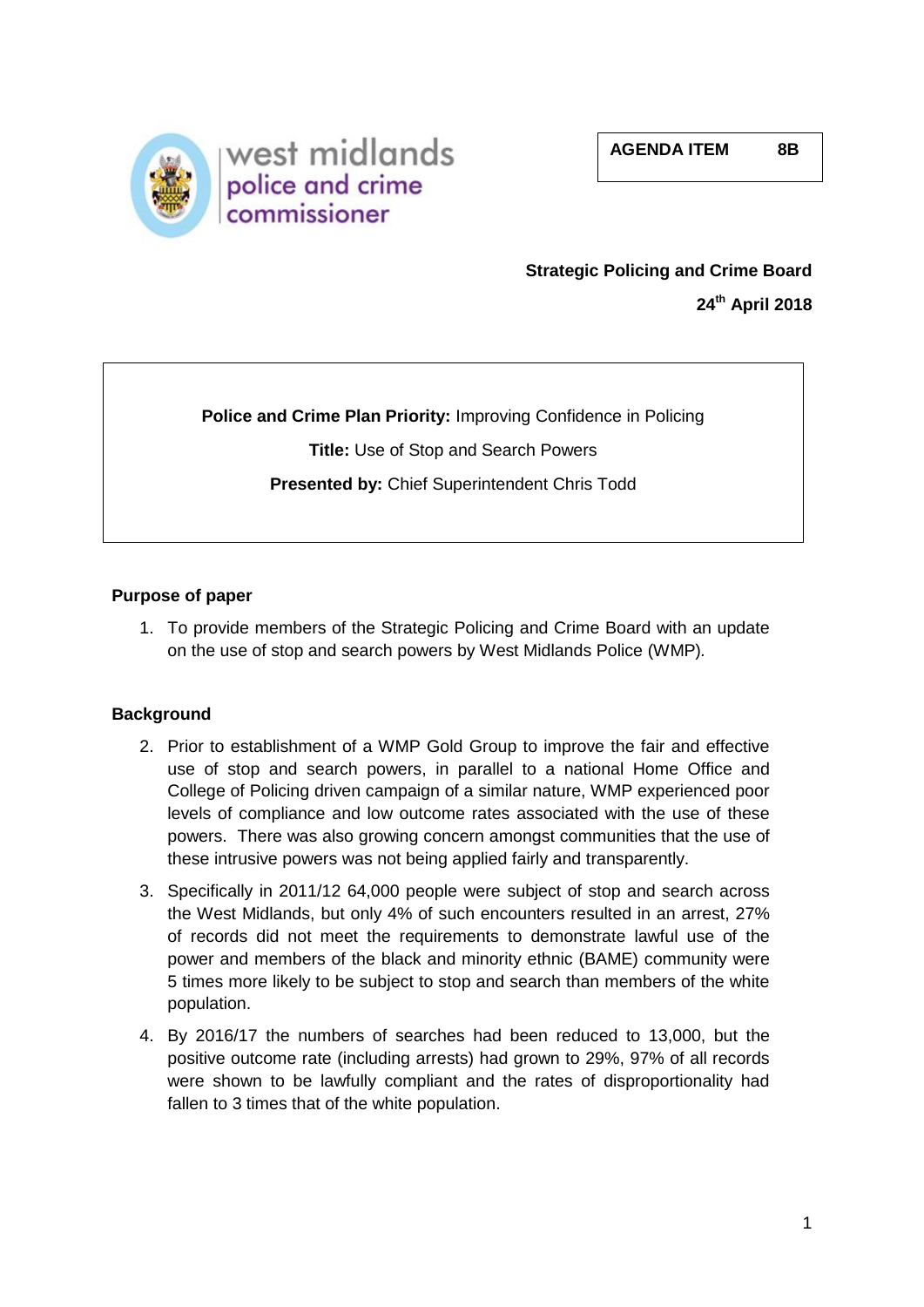# **Current Performance**

5. The following table illustrates the key performance indicators for the force as a whole and then across the eight neighbourhood policing units (using 2017/18 annual data).

| Area      | <b>Total</b> | Live | Positive<br>Outcome | Arrest<br>% | PACE s.1<br>by $%$ | <b>Drugs</b><br>by<br>% | <b>Firearms</b><br>by $%$ | Disproportionality |       |
|-----------|--------------|------|---------------------|-------------|--------------------|-------------------------|---------------------------|--------------------|-------|
|           |              |      | $\%$                |             |                    |                         |                           | <b>Black</b>       | Asian |
| Force     | 12284        | 83.3 | 31.0                | 19.9        | 45.0               | 46.1                    | 7.4                       | 4.3                | 2.0   |
| BE        | 3125         | 85.2 | 34.1                | 22.4        | 45.3               | 47.1                    | 6.6                       | 2.7                | 1.5   |
| <b>BW</b> | 4212         | 85.0 | 29.6                | 18.6        | 39.9               | 49.2                    | 9.5                       | 3.6                | 1.6   |
| <b>CV</b> | 993          | 79.7 | 31.4                | 23.7        | 50.7               | 40.4                    | 7.9                       | 4.0                | 1.2   |
| DY        | 499          | 79.8 | 36.1                | 22.6        | 57.1               | 35.3                    | 7.0                       | 4.5                | 3.1   |
| <b>SH</b> | 575          | 76.9 | 28.0                | 19.6        | 58.3               | 32.7                    | 6.3                       | 8.6                | 5.6   |
| <b>SW</b> | 1104         | 80.3 | 28.4                | 17.5        | 46.2               | 48.1                    | 5.2                       | 3.0                | 2.5   |
| WS        | 745          | 81.7 | 26.9                | 15.4        | 45.2               | 40.5                    | 7.4                       | 4.0                | 1.8   |
| <b>WV</b> | 1030         | 83.4 | 31.9                | 19.5        | 44.6               | 50.7                    | 4.0                       | 2.7                | 1.1   |

- 6. It should be noted that that the live recording rates of searches remain stable whilst positive outcome rates, and arrest rates within that dataset, have increased. Levels of disproportionality have also remained stable following a marginal increase last year. It should be noted that the data continues to be calculated against 2011 census data which is widely accepted now as outdated. Nevertheless this baseline continues to be that against which the Home Office data is published and so is retained for the purposes of consistent reporting.
- 7. Levels of disproportionality appear to be high across the Dudley (DY) and Solihull (SH) NPUs, but these two neighbourhood policing units have the lowest levels of searches across the force, meaning that small numbers will have a disproportionate impact on percentage figures. Nevertheless when the positive outcome levels are calculated for these two NPUs it is also evident that in addition to there being a greater chance of being searched if BAME, the outcome rates for members of that community are also lower than average in these areas.
- 8. Both NPUs therefore accounted for these figures at the last public Stop and Search Commission chaired by the Office of the Police and Crime Commissioner (OPCC). Satisfactory explanations were given indicating proportionate, intelligence-led activity focused on local criminal gangs. Whilst the justification for targeted activity in these areas was borne out, the results nevertheless reinforced the importance of intelligence led direction of such operations.

### **Searches Conducted under s.60 of the Criminal Justice and Public Order Act**

9. This power gives officers the authority to search a person for offensive weapons or dangerous instruments without requiring the officer to personally form a reasonable suspicion that the individual possesses such items. Rather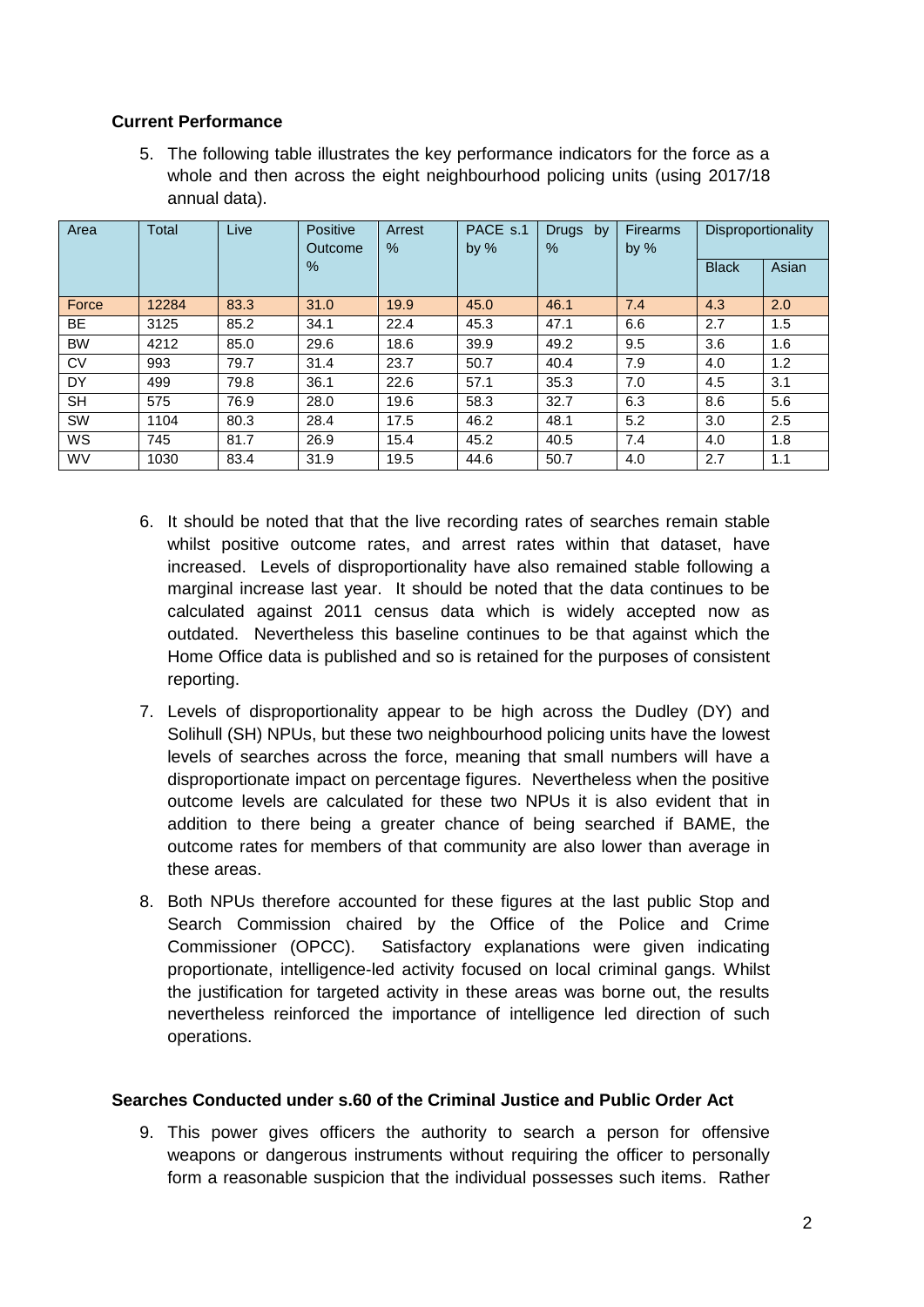the authority is granted by a senior officer across a specific geographic area, based on an intelligence led belief that incidents involving serious violence in that location will take place.

- 10. Whilst the legislation allows for an Inspector or above to grant this authority, WMP complies with the Best Use of Stop and Search Scheme (BUSS) and directs that, other than in extremis, such a request for authorisation should be escalated to an Assistant Chief Constable. Since implementing this requirement, the number of occasions on which this power is authorised, has dropped dramatically and the number of searches conducted on each such occasion has also dropped dramatically.
- 11. In 2016/17 there were 11 occasions on which a s.60 authority was granted. Four of these were in Wolverhampton, two in Birmingham East and five in Birmingham West and Central. In 2017/18 this increased to 19. One authority has been granted for each of Coventry, Sandwell and Walsall, with the remainder all being focused on Birmingham (East and West). Whilst this reflects an increase in the use of this power compared to the previous year, it remains at a level lower than 'pre-BUSS'. It also reflects a period in which gang-related violence and the criminal use of firearms across Birmingham was unusually high and a robust approach was taken by WMP to bring this criminality back under control.
- 12. The process surrounding the use of s.60 authorities has recently been reviewed in order to demonstrate greater transparency. Whilst it has been the policy for some time now to reflect the use of this power and the outcomes of such operations on the Police and Crime Commissioner's website, tighter control is now being exercised through a revision of internal process, which also includes a requirement to inform the Corporate Communications Department so that advanced notification of the intended s.60 can also be circulated through social media, when appropriate.

# **Her Majesty's Inspectorate of Constabulary, Fire and Rescue Services (HMICFRS)**

- 13. WMP was last inspected by HMICFRS in relation to stop and search in October 2017. The force was found to be fully compliant with the Best Use of Stop and Search Scheme (BUSS) and it was noted that, "Officers in the West Midlands Police force have a good understanding of national guidance in relation to the fair and respectful use of stop and search powers," so that, "The public can be confident that most officers carrying out stop and search in the West Midlands understand how to do so lawfully, fairly and respectfully."
- 14. It was also noted that, "The force has highly effective measures of scrutinising information and data on the use of stop and search to improve the extent to which its workforce treats people with fairness and respect." HMICFRS also commented that, "The force places a strong emphasis on preventing the disproportionate use of stop and search powers."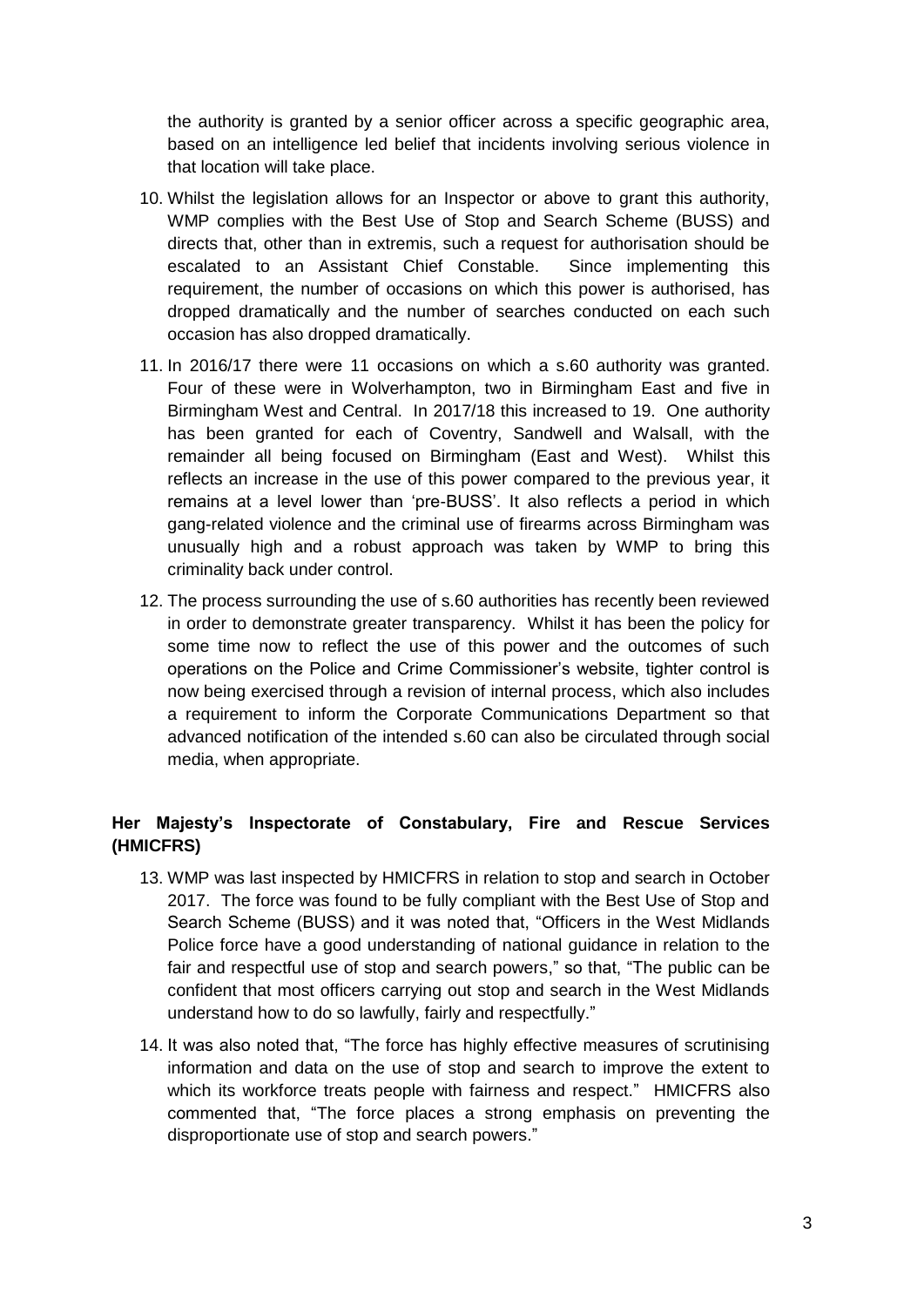- 15. When examining the degree to which the force holds its officers to account both internally and externally, the Inspectorate recorded that, "These processes provide very effective external scrutiny of the force's use of stop and search at both local and force level. In conjunction with the force's own internal scrutiny they are helping the force to achieve consistently high standards in the fair and respectful use of this intrusive power."
- 16. Finally, a random selection of 200 stop and search records were examined by HMICFRS, of which only 3 were found to be less than satisfactory. This equates to a rate of 98.5% compliance which is the highest that WMP has received since HMIC/HMICFRS inspections began in this area.
- 17. Although stop and search alone was not graded by the Inspectorate, as it formed a part of the wider legitimacy report, for which WMP was graded overall as 'good', the findings could hardly have been more complimentary.

#### **Internal Governance**

- 18. The force continues to hold quarterly governance meetings, chaired by the Chief Officer lead (ACC), supported by the Force Tactical Lead (Chief Superintendent) with representation from all NPUs and Departments and the OPCC.
- 19. It is recognised that whilst the use of stop and search powers has a localised impact on specific communities, the officers responsible for carrying out such searches may come from any number of corporate departments. Accountability to local communities remains the responsibility of the respective neighbourhood policing units, but in recognition that corporate departments are line managed outside of these structures, data is now made available through the internal governance arrangements which enables local senior leadership teams to work with colleagues across the force.
- 20. This data will show, for example, that over the last 6 months, 59% of all stop and search encounters are conducted by officers outside of the NPU itself. The levels of live recording versus retrospective recording of searches acts as a good benchmark for the fair and effective use of these powers. It is useful, therefore, for NPUs to understand that the lowest levels of such live recording occur across student officers, ROCU officers and Force Response units. This data then enables further bespoke training to be delivered where appropriate (for example with student and ROCU officers) and for NPU senior leaders to work with colleagues to address localised variations.
- 21. These revised data scrutiny capabilities now allow for granular detail to be examined across smaller teams and units, down to the individual level. As a result, in addition to the regular scrutiny of datasets such as those referred to in this document, every NPU has been tasked to identify on a monthly basis the top five persons subject of multiple stop and search encounters. This exercise highlighted that contrary to popular opinion, the data did not support any repeat stopping of persons other than those that were actively engaged in criminality and had been subject to arrest as a direct result of the use of these powers.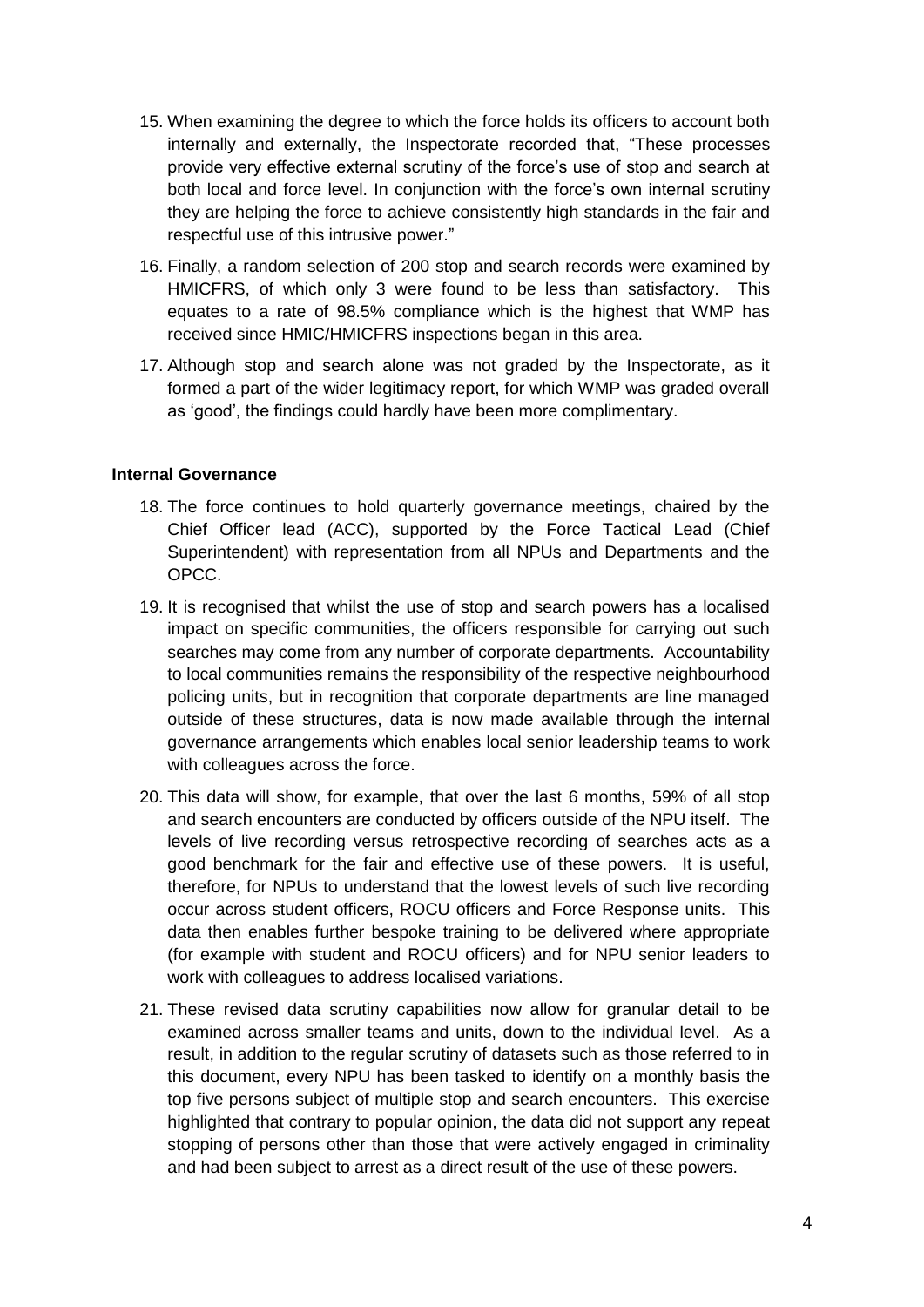- 22. Nevertheless, where an officer's conduct or use of the powers is questioned by a scrutiny panel and found to be wanting, the SPOCs will in turn address the officer in person and ensure that an action plan is developed, if warranted.
- 23. The stop and search governance team also continues to feed into and draw best practice from the national Police and Public Encounters Board (PPEB). Through this relationship the governance group has been able to reflect the views of scrutiny panels that an excessive number of stop and search encounters were being justified on account of the 'smell of cannabis' alone. This was taken to the governance group, fed into the national PPEB and guidance has since been disseminated nationally to ensure that all officers are clear that such rationale alone is insufficient. This was established on the basis that current cannabis possession must be suspected rather than previous cannabis use which may be all that is indicated by the lingering smell sometimes found on an individual's clothing.
- 24. As is reflected above, HMICFRS were particularly complimentary of the manner in which WMP conducts internal governance around the use of stop and search.

# **External Scrutiny**

- 25. Each NPU continues to hold its own stop and search scrutiny panel, chaired by independent community members, supported by the NPU senior leadership team and SPOCs (single points of contact). The make-up of each panel is determined locally with some panels using social media to encourage engagement and some having made good use of feedback offered in the course of stop and search encounters themselves to recruit new panel members. Nevertheless it remains a common point of feedback that representation on panels does not always reflect the demographics of either the local community or those groups most directly impacted by stop and search; namely young BAME men.
- 26. Other methods of recruitment to scrutiny panels continue to be explored. NPUs now have access to focused messaging through the WMNOW platform and the PCC's youth trainers, delivering inputs on stop and search to schools and are encouraged to advertise opportunities for young people to join their local scrutiny panels. Any interested parties should contact their local command team using our online reporting platform [here](https://www.west-midlands.police.uk/contact-us) or alternatively the OPCC website, [here.](http://www.westmidlands-pcc.gov.uk/contact)
- 27. The PCC's youth trainers themselves also offer invaluable feedback to the stop and search governance team, either directly where appropriate, or via the PCC. For example, one of the youth trainers is currently advising on appropriate engagement with schools around education in relation to knife crime. This is to ensure that our messaging in relation to stop and search, empowerment of young people, violence prevention and attempts to combat escalating levels of knife crime are consistent.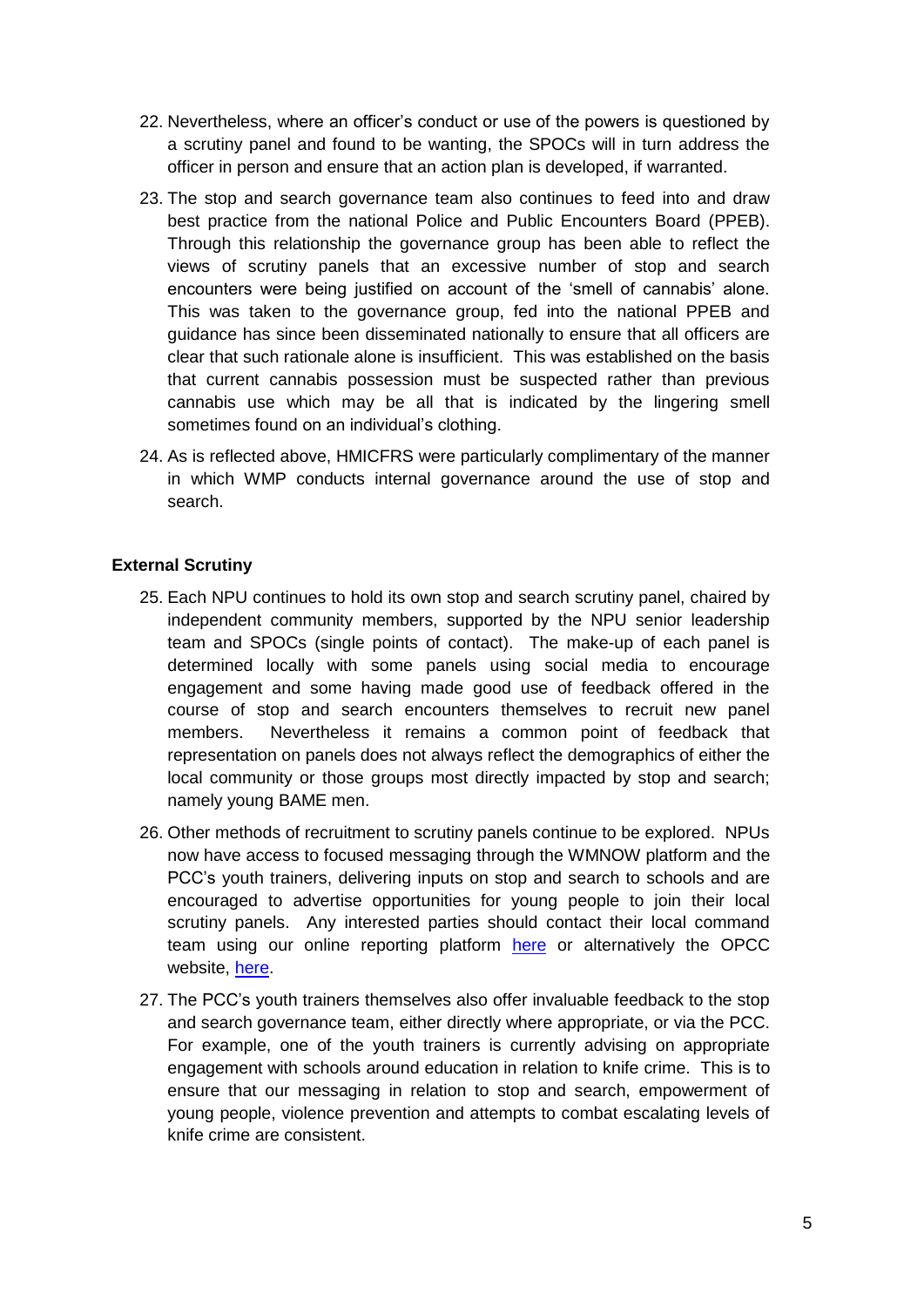- 28. The PCC also holds twice yearly commissions where all scrutiny panels, guests and the general public are invited to hold the PCC and WMP to account. The next Commission is scheduled for  $19<sup>th</sup>$  July 2018. In order to ensure that the commission is as representative as possible, a workshop is to be convened prior to this, later this month.
- 29. Beyond this region, WMP continues to enjoy the support of non-governmental organisations, having been invited in recent times to represent UK law enforcement at the United Nations Commission for Human Rights, Dutch Human Rights Lobbyists, Kompass, in addressing legislators in The Hague and as indicated below, we are now working again with the Open Society Foundation; this time in the development of a pilot to record vehicle stops.

### **Joint Action Plan**

- 30. The OPCC and WMP continue to work closely together in developing the best use of stop and search locally and in ensuring that WMP leads the way both nationally and internationally in this area.
- 31. There are two key areas in the current joint action plan that are still pending delivery. The first relates to academic research commissioned through the OPCC with Warwick University. This concerns the levels of disproportionality still evidenced in the use of stop and search amongst BAME communities and research that endeavours to better understand this and inform policy so that improvements can be made. Professor Neil Stewart's findings will be fed into the OPCC directly, once available.
- 32. The second concerns the recording of vehicles stopped under section 163 of the Road Traffic Act 1988. Legislation allows for an officer in uniform to stop the driver of any motor vehicle on a road without the need to form reasonable suspicion of the commission of any offence, but only to confirm that the driver is licenced and insured to drive that vehicle. Such a stop may then lead to the execution of further policing powers and although lawful, may be perceived amongst some communities to be a power that is used disproportionately amongst those communities and is often difficult for the lay person to differentiate from stop and search.
- 33. The Home Office and College of Policing had suggested that they intended to mandate the recording of such encounters in order that perceptions of bias in the use of these powers was demonstrable. The Home Office and College have now retracted from that position and forces have been asked to determine for themselves whether such stops should be recorded.
- 34. WMP is keen to make further progress. To support this, the force has now developed the means of recording such stops through an additional area created in the eSearch App which will allow officers to do so independently using mobile devices, without unnecessarily drawing on Force Contact resource to record such encounters, as would otherwise have been necessary and thereby, prohibitive. With the support of the OPCC and with the direct engagement of the Open Society Foundation to provide objective independent scrutiny, WMP intends to push towards a pilot scheme in the next few months.